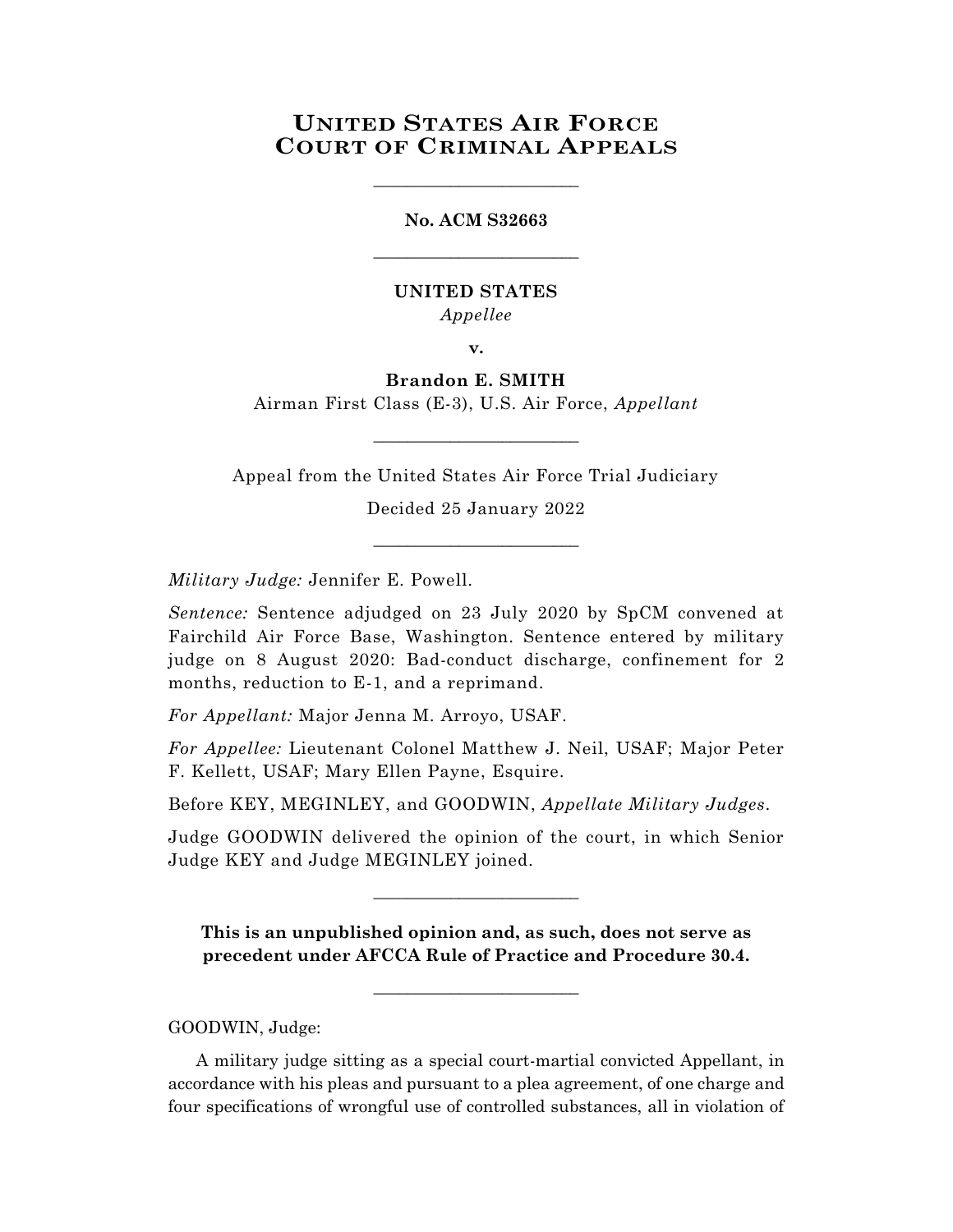Article 112a, Uniform Code of Military Justice (UCMJ), 10 U.S.C. § 912a.<sup>1</sup> The specifications involved offenses Appellant committed between 1 May 2019 and 10 August 2019. The military judge sentenced Appellant to a bad-conduct discharge; confinement for two months for each specification, running concurrently to one another; reduction to the grade of  $E-1$ , and a reprimand.<sup>2</sup> The convening authority took no action on the findings and sentence, and provided language for the adjudged reprimand. The military judge signed an entry of judgment reflecting the adjudged findings and sentence, including the reprimand language.

Appellant's first assignment of error alleges the convening authority failed to unambiguously direct trial counsel to dismiss with prejudice the originally preferred Specification 4 of the Charge, thereby failing to comply with a material term of the plea agreement.<sup>3</sup> Appellant's second assignment of error, raised pursuant to *United States v. Grostefon*, 12 M.J. 431 (C.M.A. 1982), alleges his sentence is inappropriately severe.

Finding no error materially prejudicial to Appellant's substantial rights and following this court's Article  $66(d)(1)$ , UCMJ, 10 U.S.C. §  $866(d)(1)$ , mandate to approve only so much of the sentence as we find, on the basis of the entire record, should be approved, we affirm the findings and sentence.

#### **I. BACKGROUND**

Between on or about 1 May 2019 and on or about 10 August 2019, Appellant used three Schedule I controlled substances—3,4-methylenedioxymethamphetamine (MDMA, also known as "ecstasy"), psilocybin, and lysergic acid diethylamide (LSD)—as well as one Schedule II controlled substance—Adderall. Appellant used these substances with other Airmen stationed at Fairchild Air Force Base, Washington. During sentencing, the Government presented no other evidence than the stipulation of fact and Appellant's personal data sheet. Appellant introduced mitigation evidence, including multiple good character

l

<sup>1</sup> Unless otherwise noted, references to the UCMJ are to the *Manual for Courts-Martial, United States* (2019 ed.).

<sup>2</sup> The plea agreement provided, in part, that Appellant would serve a minimum of zero days confinement and 150 days maximum confinement for each specification, with the terms of confinement to run concurrently, consecutively, or a combination of both, as determined by the military judge. There were no other limitations on the sentence.

<sup>3</sup> The originally preferred Specification 4 involved an alleged violation of Article 112a, UCMJ, for wrongful possession of a controlled substance with intent to distribute.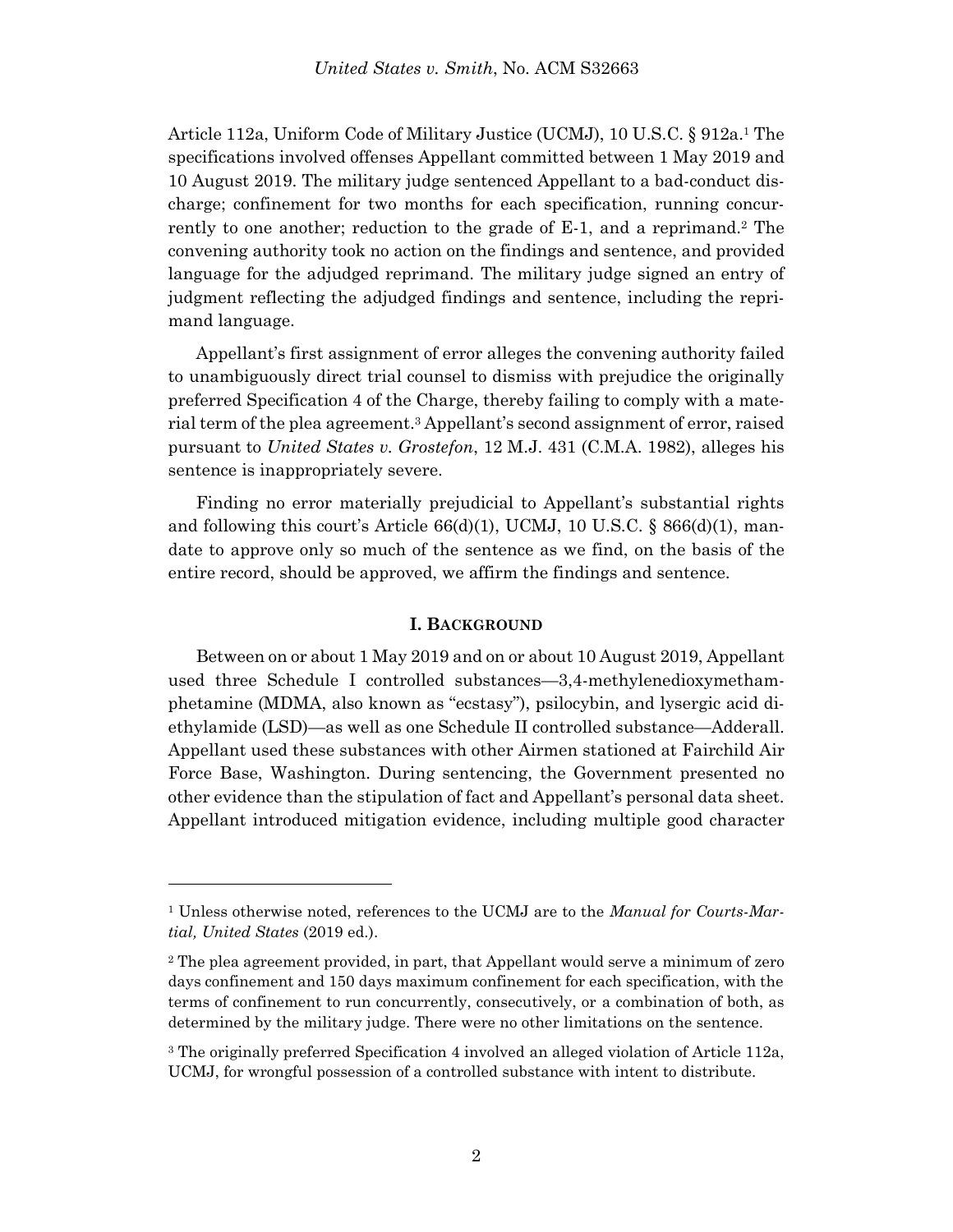letters, a photograph presentation, a photograph of the coin presented to Appellant by his group commander, testimony from Appellant's parents, and Appellant's unsworn statement.

#### **II. DISCUSSION**

## **A. Dismissal with Prejudice**

#### **1. Additional Background**

On 24 June 2020, Appellant's squadron commander preferred one charge and five specifications in violation of Article 112a, UCMJ. According to Appellant's 30 June 2020 plea agreement, the convening authority agreed to refer Specifications 1, 2, 3, and 5 of the Charge to special court-martial, "dismiss with prejudice" Specification 4, and "direct trial counsel to renumber Specification 5 as Specification 4." In exchange, Appellant agreed to plead guilty to Specifications 1, 2, 3, and 4 of the Charge. That same day, the convening authority stated in his first indorsement to the special order that he was directing Specifications 1, 2, 3 and 5 of the Charge be referred to trial, that Specification 4 was dismissed, and that trial counsel was to renumber the remaining specifications. Also that same day, trial counsel lined through originally preferred Specification 4 and wrote "Dismissed on 30 June 2020," and then placed his initials next to it. Trial counsel then renumbered originally preferred Specification 5 as Specification 4, and dated it that same day and placed his initials next to this change.

During the court-martial on 23 July 2020, the military judge reviewed the plea agreement, including the convening authority's agreement to dismiss originally preferred Specification 4 with prejudice. The military judge also clarified with trial counsel that the convening authority had directed dismissal of originally preferred Specification 4 with prejudice. The Statement of Trial Results, convening authority's Decision on Action memorandum, and entry of judgment (EoJ) only reflect the four referred specifications and do not mention the dismissed specification.

Appellant argues the convening authority failed to unambiguously dismiss originally preferred Specification 4 with prejudice as required by the plea agreement. Appellant requests we take corrective action by dismissing with prejudice originally preferred Specification 4 of the Charge. The Government agrees corrective action is required and similarly urges us to dismiss originally preferred Specification 4 with prejudice. We disagree with both parties, however.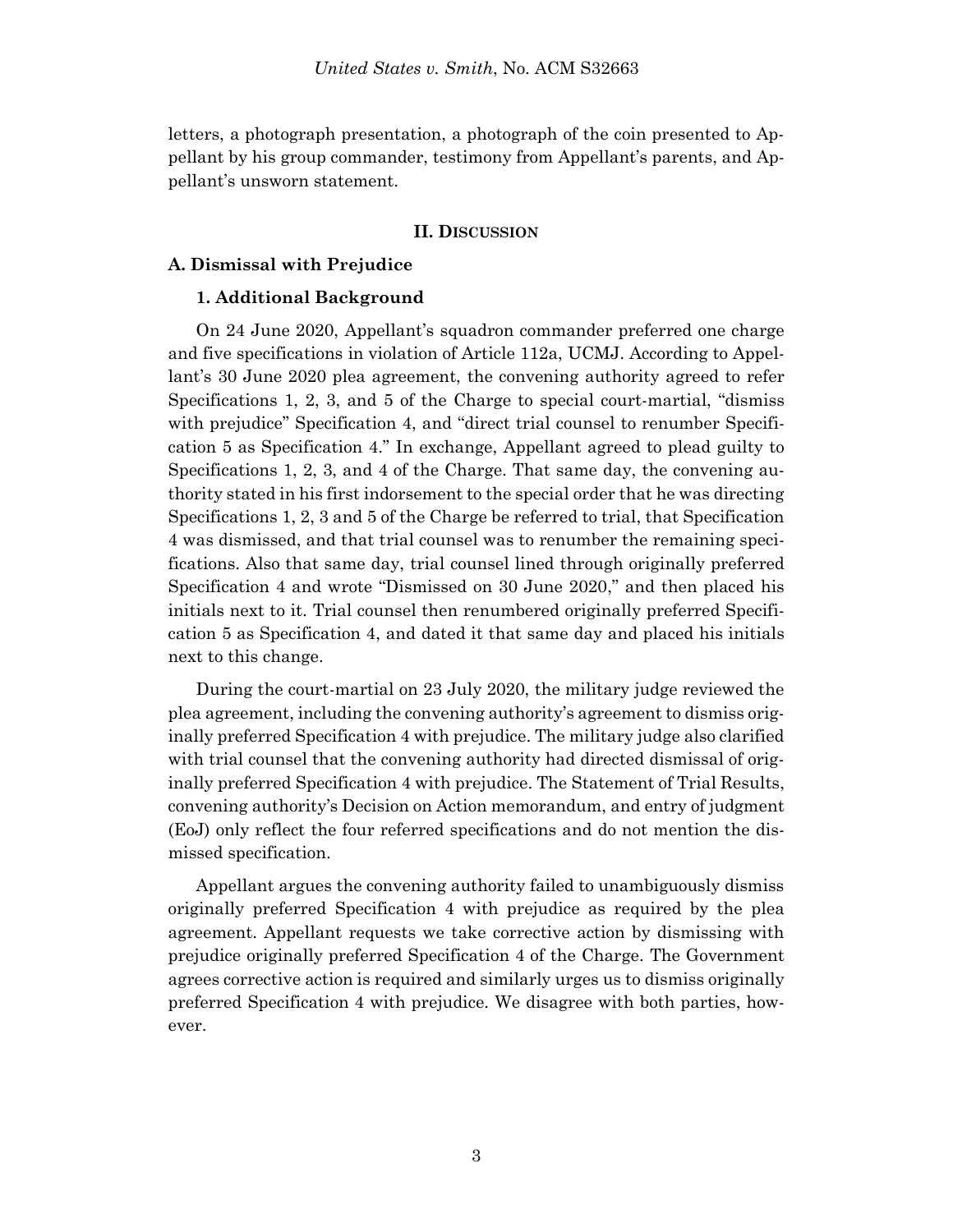### **2. Law**

"When an appellant contends that the [G]overnment has not complied with a term of the [plea agreement], the issue of noncompliance is a mixed question of fact and law." *United States v. Smead*, 68 M.J. 44, 59 (C.A.A.F. 2009) (citing *United States v. Lundy*, 63 M.J. 299, 301 (C.A.A.F. 2006)). Appellant has the burden to establish both materiality and non-compliance. *Lundy*, 63 M.J. at 302. "In the event of noncompliance with a material term, we consider whether the error is susceptible to remedy in the form of specific performance or in the form of alternative relief agreeable to the appellant." *Smead*, 68 M.J. at 59 (citation omitted).

The Courts of Criminal Appeals "may act only with respect to the findings and sentence as entered into the record" as part of the EoJ. Article  $66(d)(1)$ , UCMJ.

#### **3. Analysis**

The plain language of the plea agreement required the convening authority to dismiss, with prejudice, originally preferred Specification 4 of the Charge and order the renumbering of Specification 5 as Specification 4. A plain reading of the trial transcript confirms the parties' understanding of, and agreement to, this requirement. On appeal, the Government agrees with Appellant's assertion that this court should dismiss originally preferred Specification 4 with prejudice in order to remedy the purported failure of the Government to do so during the processing of Appellant's court-martial. Appellant notes in his brief that this exact remedy has been used by the United States Court of Appeals for the Armed Forces "in the interest of judicial economy" when "conclud[ing] that such action is consistent with the intent of the convening authority even if the action was not specified in the convening authority's action." *United States v. Malacara*, 71 M.J. 380 (C.A.A.F. 2012) (mem.) (citation omitted).

During the plea agreement inquiry, the military judge discussed with Appellant whether originally preferred Specification 4 was dismissed with prejudice. Appellant agreed it was. The assistant trial counsel also agreed the convening authority directed the dismissal with prejudice. While the words "with prejudice" do not appear on the charge sheet next to "dismissal," there is little question that dismissal was intended to be "with prejudice" when the convening authority made the referral decision.

This case differs from the cases cited by Appellant in which we have resolved errors by either remanding the case for EoJ correction or by dismissing charges or specifications with prejudice in our decretal paragraph. In those cases, the charges and specifications in question had been referred to courtsmartial. Here, originally preferred Specification 4 was dismissed prior to referral and was never before the court-martial. Because it was never before the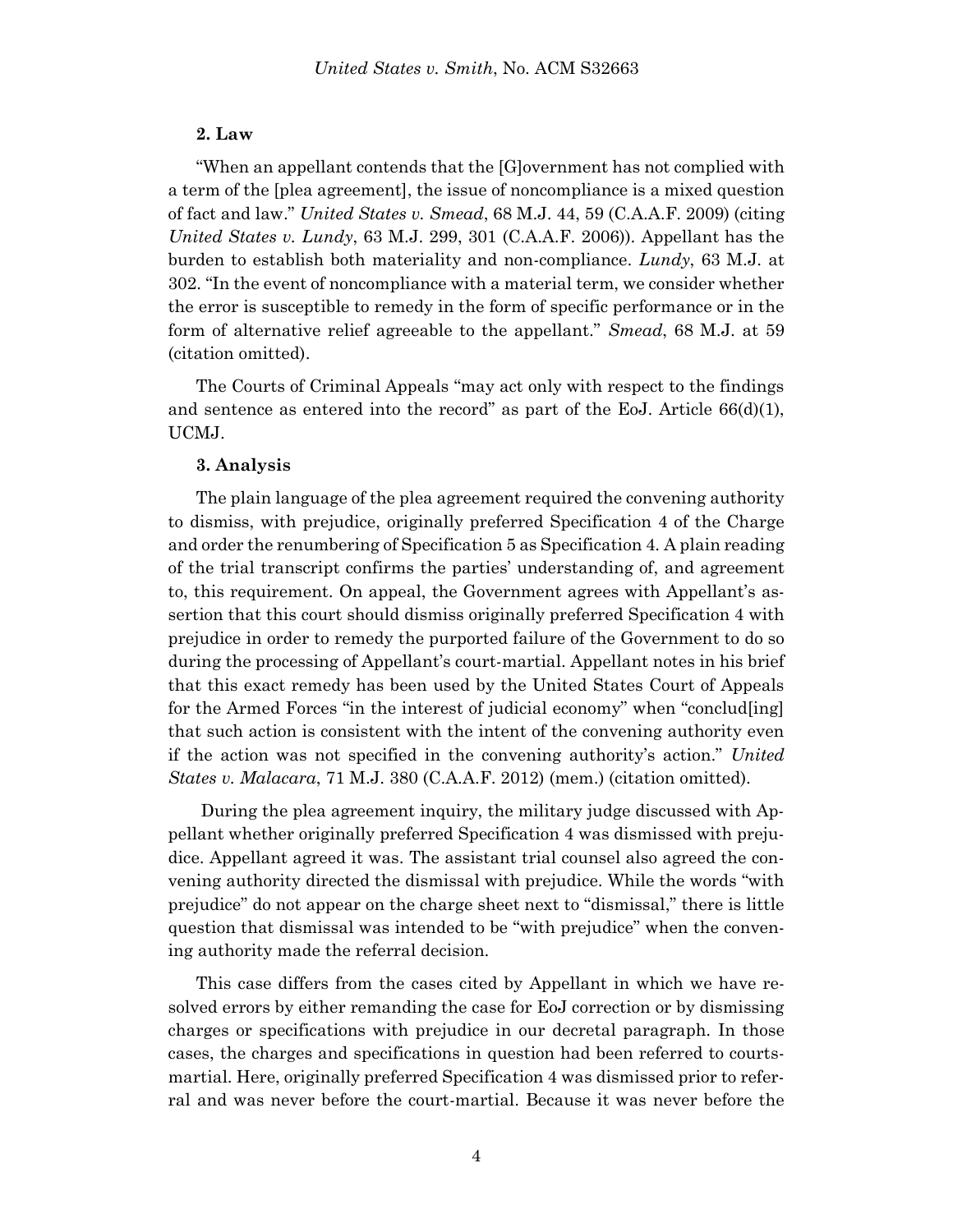court-martial and was not entered into the record as part of the EoJ, we lack jurisdiction to make the requested correction under Article 66(d)(1), UCMJ. Therefore, we decline the invitation of the parties to take corrective action in the form of specific performance.

## **B. Sentence Severity**

## **1. Law**

We review issues of sentence appropriateness de novo. *United States v. Lane*, 64 M.J. 1, 2 (C.A.A.F. 2006) (citing *United States v. Cole*, 31 M.J. 270, 272 (C.M.A. 1990)). Our authority to determine sentence appropriateness, "which reflects the unique history and attributes of the military justice system, includes but is not limited to considerations of uniformity and evenhandedness of sentencing decisions." *United States v. Sothen*, 54 M.J. 294, 296 (C.A.A.F. 2001) (citations omitted). We may affirm only as much of the sentence as we find correct in law and fact and determine should be approved on the basis of the entire record. Article  $66(d)(1)$ , UCMJ. "We assess sentence appropriateness by considering the particular appellant, the nature and seriousness of the offense, the appellant's record of service, and all matters contained in the record of trial." *United States v. Anderson*, 67 M.J. 703, 705 (A.F. Ct. Crim. App. 2009) (per curiam) (citations omitted). Although we have great discretion to determine whether a sentence is appropriate, we have no power to grant mercy. *United States v. Nerad*, 69 M.J. 138, 146 (C.A.A.F. 2010) (citation omitted).

### **2. Analysis**

Appellant argues that given his age at the time he committed his crimes, as well as the matters he submitted in extenuation and mitigation, his sentence is inappropriately severe. Appellant's adjudged sentence included two months of confinement for each of the four specifications to which he pleaded guilty, to run concurrently, and a bad-conduct discharge compared to the maximum punishment of 12 months of confinement and a bad conduct discharge. Consequently, we find the approved sentence of confinement was on the lighter side, significantly less than the maximum term of confinement authorized at the court-martial and the maximum sentence of confinement that Appellant negotiated under his plea agreement. Appellant's arguments are more in the nature of a request for clemency than an appeal of sentence severity. Having considered Appellant, the nature and seriousness of his admitted offenses, and all matters contained in the record of trial, to include all matters Appellant submitted in his case in extenuation, mitigation, and clemency, we conclude the approved sentence, including a bad-conduct discharge, is not inappropriately severe.